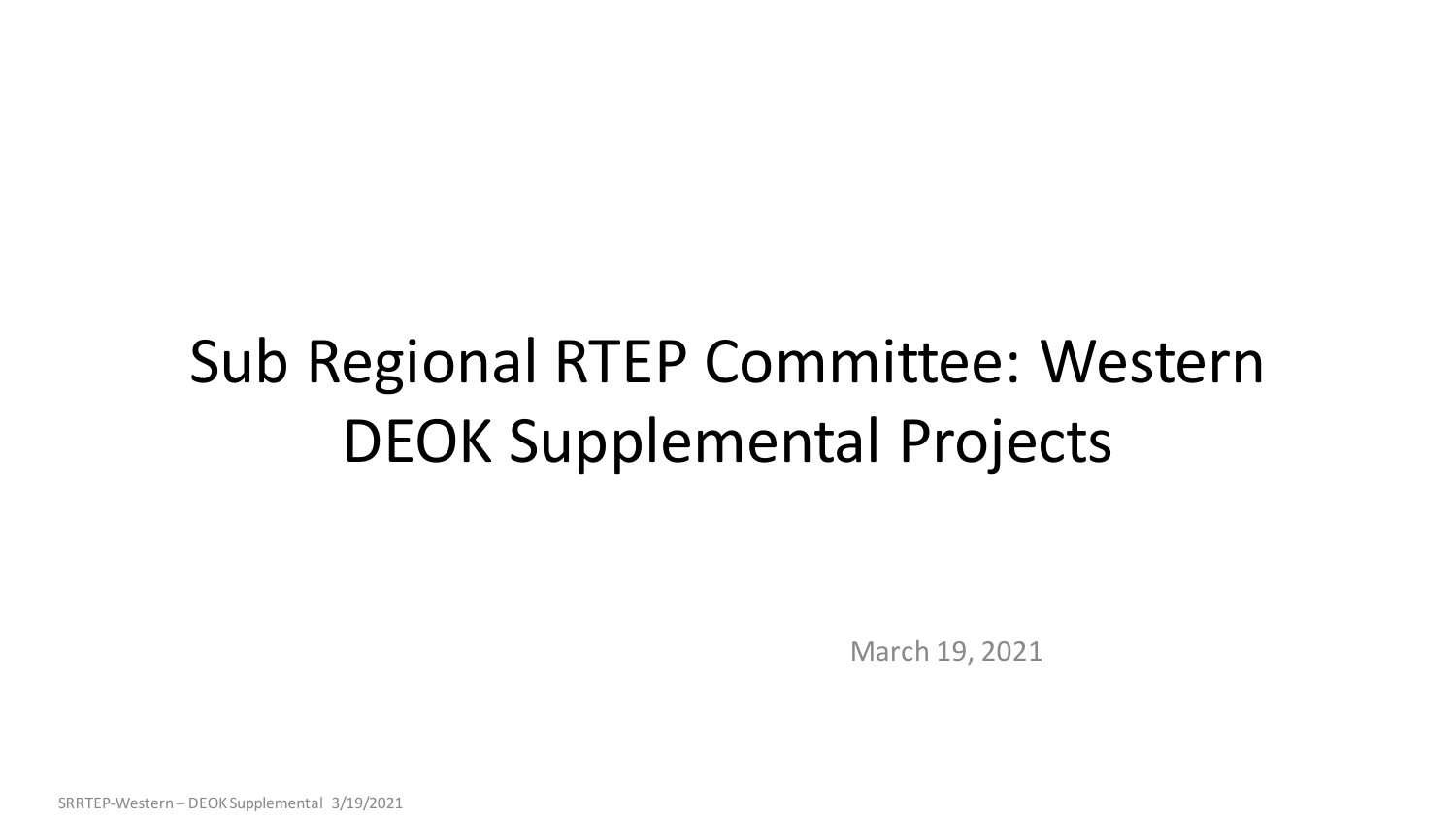## Needs

Stakeholders must submit any comments within 10 days of this meeting in order to provide time necessary to consider these comments prior to the next phase of the M-3 process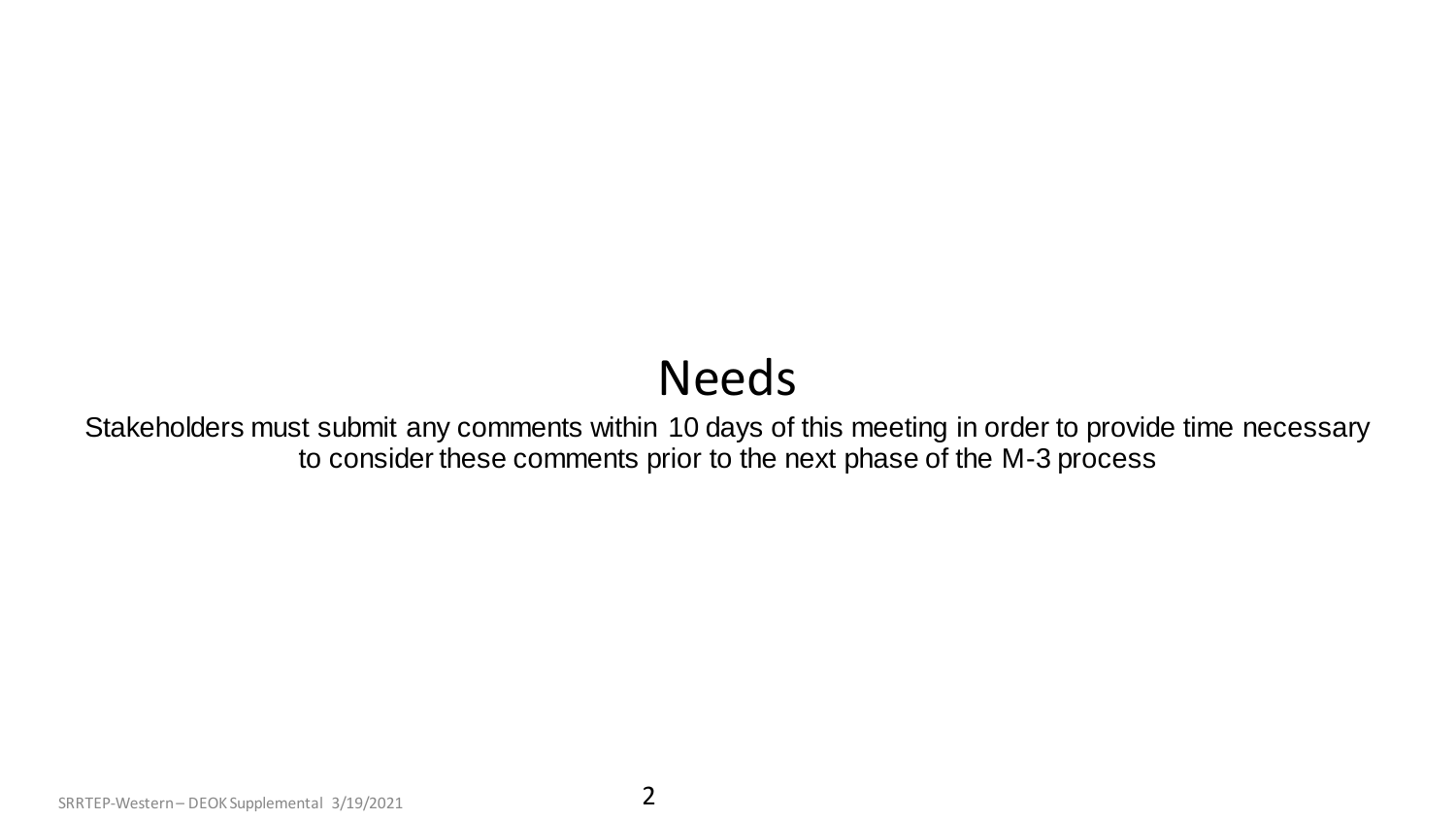

## DEOK Transmission Zone M-3 Process Fairfield-Nilles

**Need Number:** DEOK-2021-003

**Process Stage:** Needs Meeting 03-19-2021

**Project Driver:** Equipment Condition, Performance and Risk

#### **Specific Assumption Reference:**

Duke Energy Ohio & Kentucky Local Planning Assumptions slides 5-6

#### **Problem Statement:**

A pole on the 69 kV circuit from Fairfield to Nilles had failed inspection. This pole supports a switch that limits the circuit. The pole shows signs of decay and base rot, and has been on the watch list since 2015.







| 345kV—<br>138kV—<br>69kV |
|--------------------------|
|--------------------------|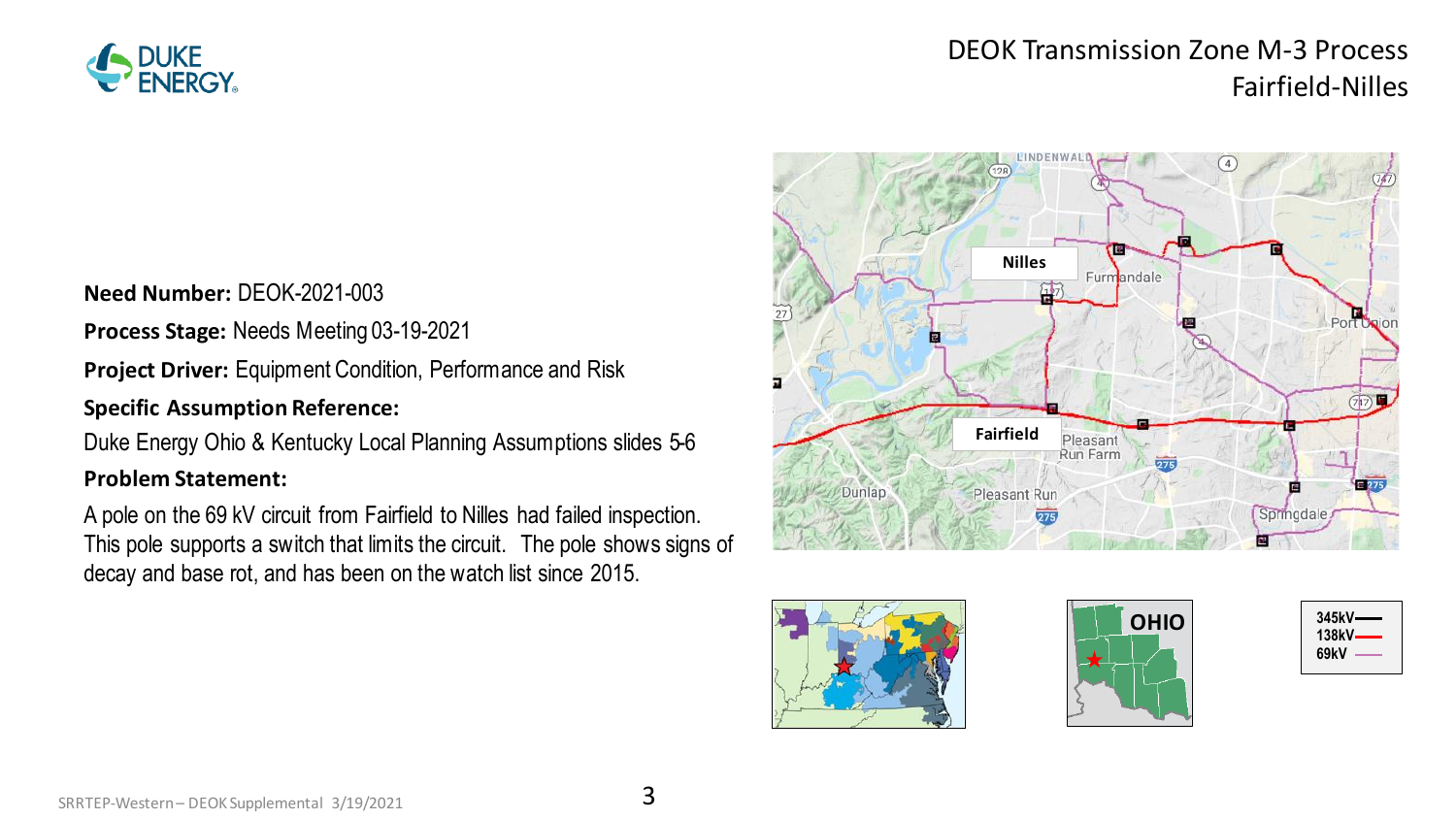

## DEOK Transmission Zone M-3 Process North Bend

**Need Number:** DEOK-2021-004

**Process Stage:** Needs Meeting 03-19-2021

**Project Driver:** Customer Service

#### **Specific Assumption Reference:**

Duke Energy Ohio & Kentucky Local Planning Assumptions slide 9

#### **Problem Statement:**

Duke Energy Distribution has asked for a new delivery point in North Bend, OH. The distribution transformers that serve this area from Neumann and Sayler Park are peaking at 100% of rated capacity. Several large residential developments are planned or are currently under construction in this area.







| 345kV—<br>138kV– |
|------------------|
| 69kV             |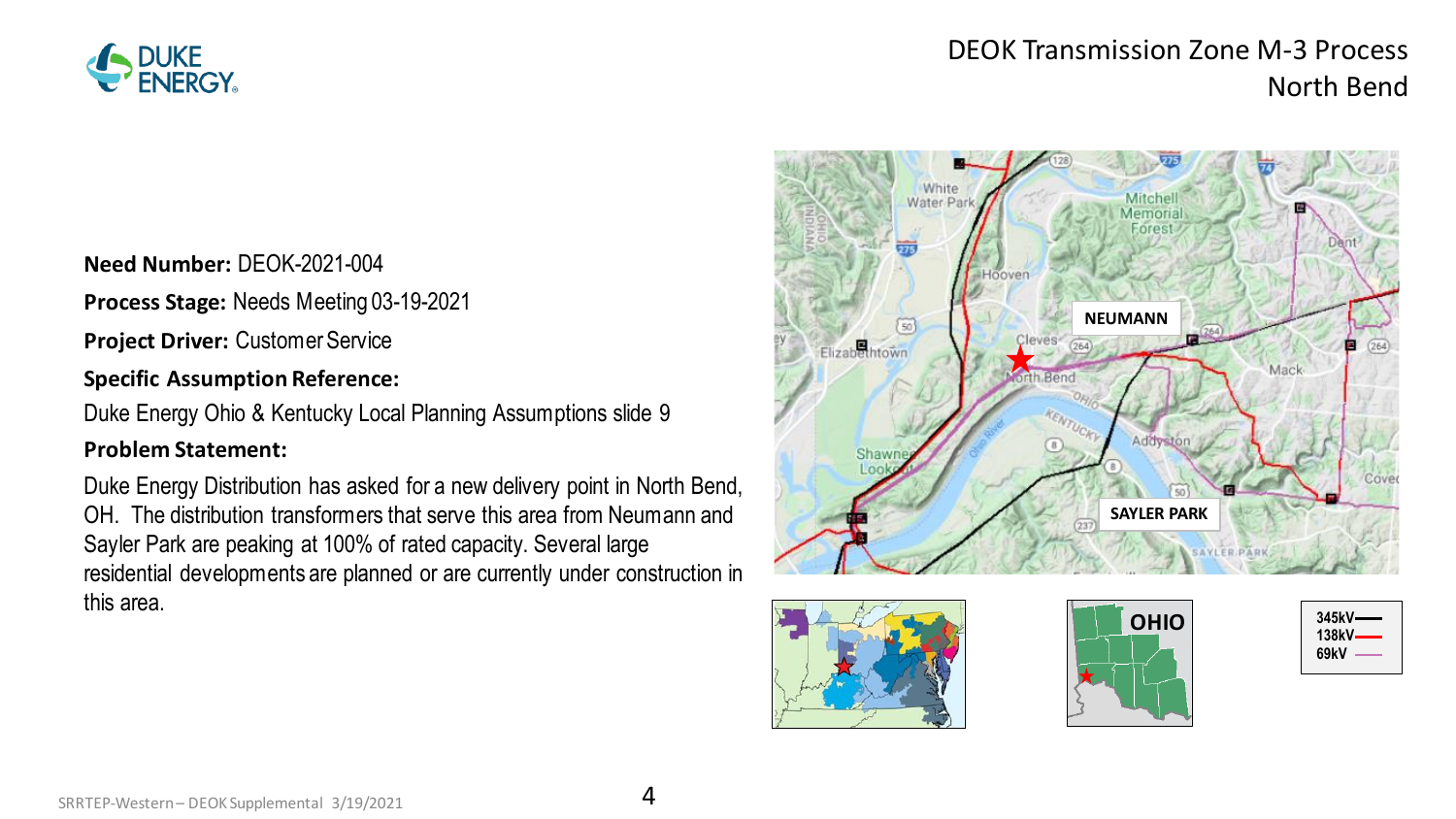

## DEOK Transmission Zone M-3 Process Newtown

**Need Number:** DEOK-2021-005

**Process Stage:** Needs Meeting 03-19-2021

**Project Driver:** Customer Service

#### **Specific Assumption Reference:**

Duke Energy Ohio & Kentucky Local Planning Assumptions slide 9

#### **Problem Statement:**

Duke Energy Distribution has asked for additional capacity at Newtown substation. Obsolete 4 kV distribution facilities at Madeira, Milford, Clertoma and Terrace Park are being retired. 10 MVA of 13 kV capacity is required.







| $345kV$ ——<br>138kV— |
|----------------------|
| 69kV                 |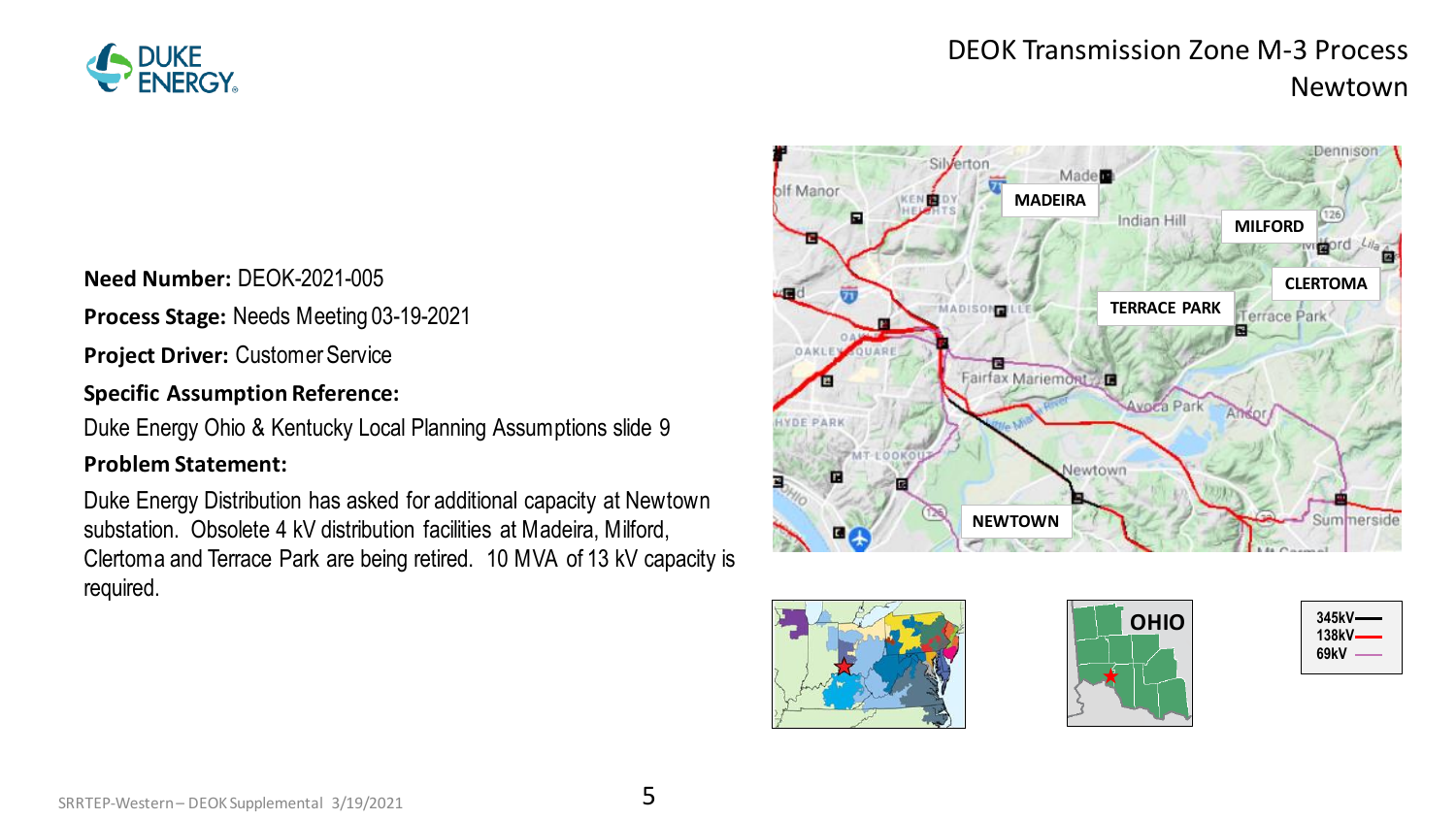## Appendix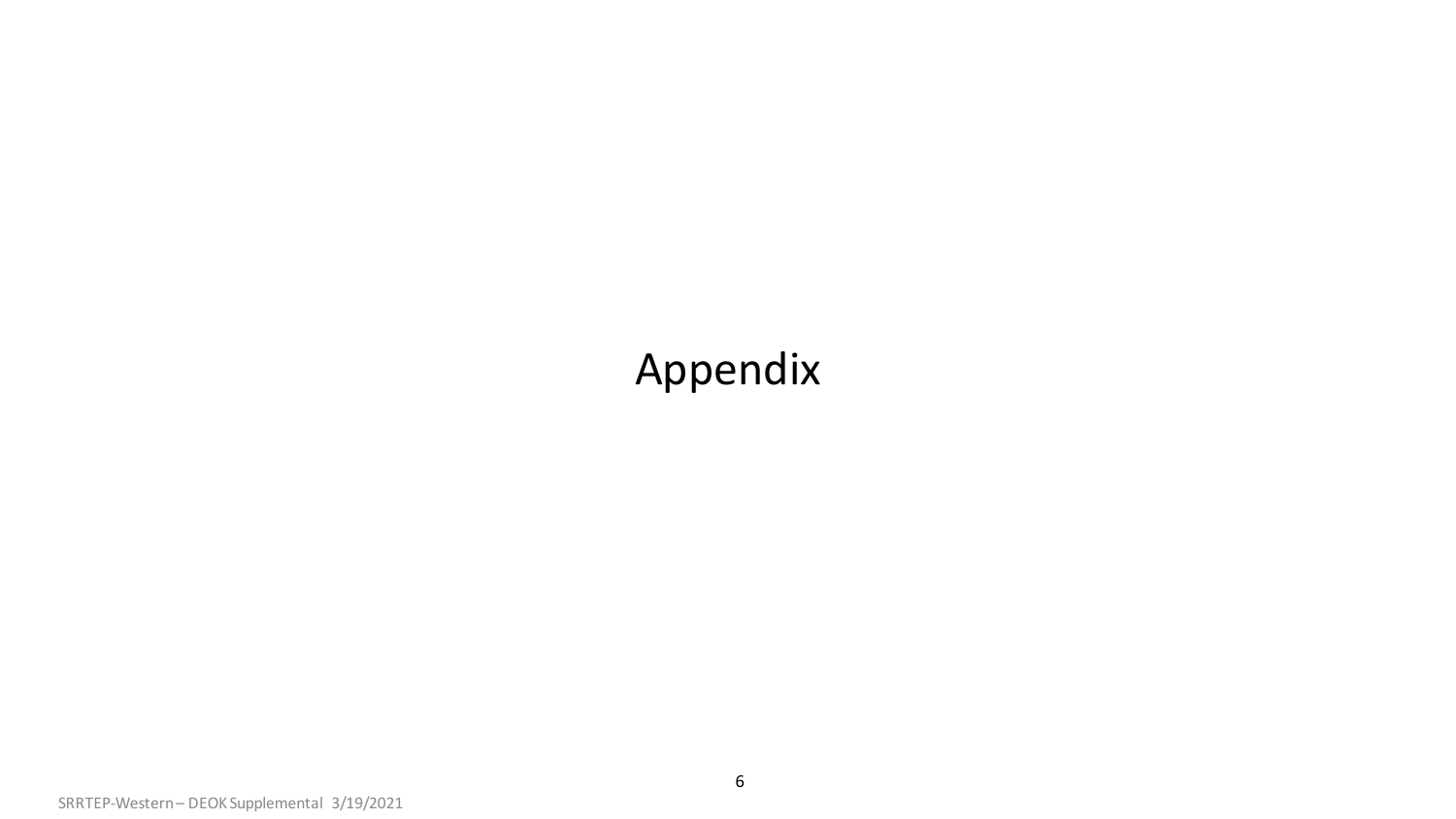# High Level M-3 Meeting Schedule

| <b>Activity</b>                               | Timing                             |
|-----------------------------------------------|------------------------------------|
| Posting of TO Assumptions Meeting information | 20 days before Assumptions Meeting |
| Stakeholder comments                          | 10 days after Assumptions Meeting  |

### Needs

### Solutions

### Submission of Supplemental Projects & Local Plan

| <b>Activity</b>                                | Timing                       |
|------------------------------------------------|------------------------------|
| TOs and Stakeholders Post Needs Meeting slides | 10 days before Needs Meeting |
| Stakeholder comments                           | 10 days after Needs Meeting  |
|                                                |                              |

| <b>Activity</b>                                    | Timing                           |
|----------------------------------------------------|----------------------------------|
| TOs and Stakeholders Post Solutions Meeting slides | 10 days before Solutions Meeting |
| Stakeholder comments                               | 10 days after Solutions Meeting  |

| <b>Activity</b>                                       | Timing                                                                                         |
|-------------------------------------------------------|------------------------------------------------------------------------------------------------|
| Do No Harm (DNH) analysis for selected solution       | Prior to posting selected solution                                                             |
| Post selected solution(s)                             | Following completion of DNH analysis                                                           |
| Stakeholder comments                                  | 10 days prior to Local Plan Submission for integration into RTEP                               |
| Local Plan submitted to PJM for integration into RTEP | Following review and consideration of comments received after<br>posting of selected solutions |